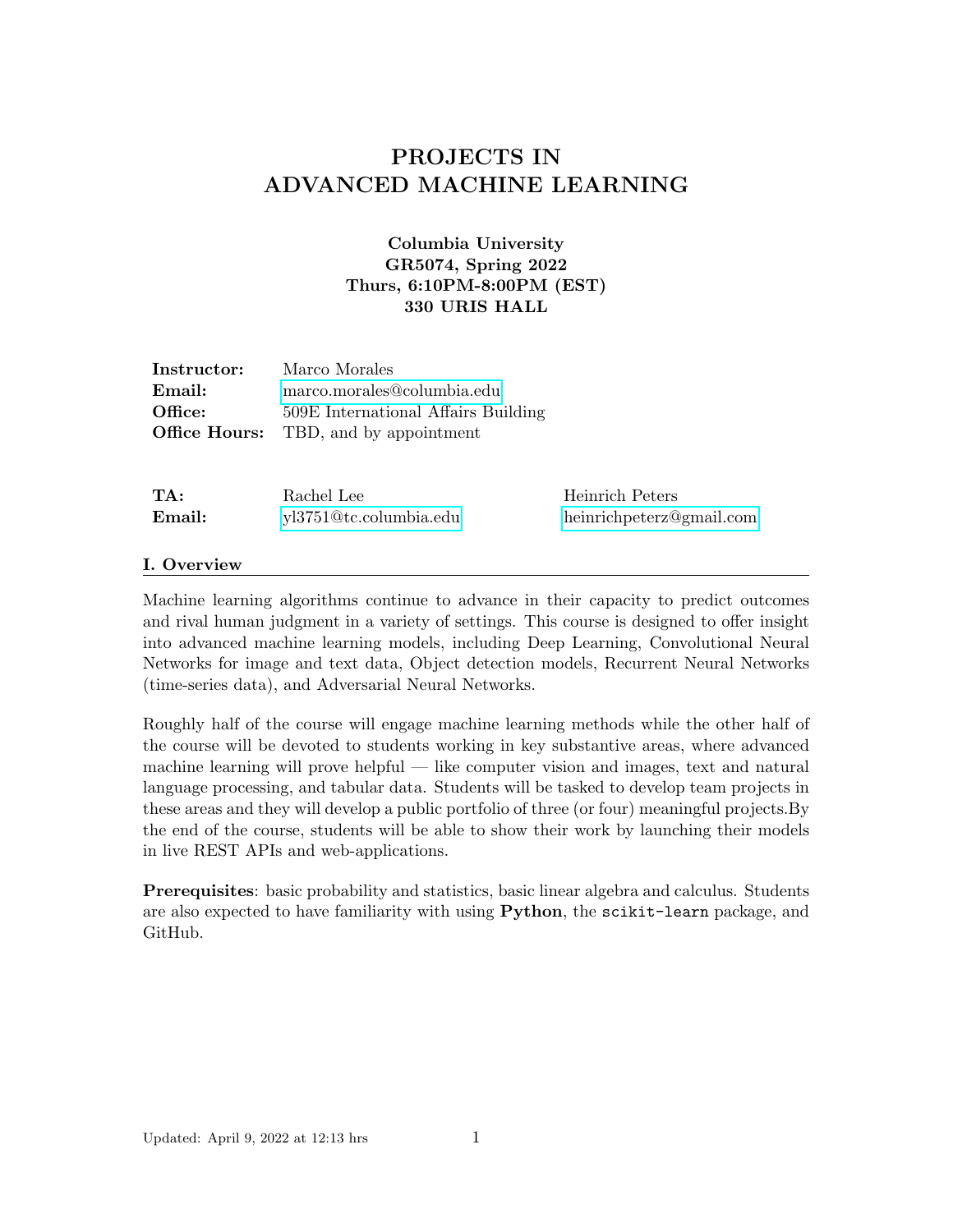## II. Course Resources

Textbooks: There are no required textbooks for this course, but you will find these to be very useful in addition to the lectures and course readings:

- François Chollet. *Deep Learning with Python*. Manning Publications, Greenwich, CT, first edition, 2017 [DLWP]
- Andreas C. Müller and Sarah Guido. Introduction to Machine Learning with Python. O'Reilly Media, Boston, MA, 2016 [IMLP]
- Aurélien Géron. Hands-On Machine Learning with Scikit-Learn and TensorFlow. O'Reilly Media, Boston, MA, first edition, 2017 [HOML]
- Max Kuhn and Kjell Johnson. *Applied Predictive Modelling*. Springer, New York, NY, 2013 [APM]
- Trevor Hastie, Robert Tibshirani, and Jerome Friedman. The Elements of Statistical Learning. Springer, New York, NY, second edition, 2009 [ESL]
- Ian Goodfellow, Joshua Bangio, and Aaron Courvill. *Deep Learning*. The MIT Press, Cambridge, MA, 2016 [DL]

Additional materials: other articles and materials will be distributed, which cover additional topics in more depth.

### III. Course Dynamics

Attendance and Class Participation. Your attendance and participation are necessary at every meeting. We will put applied machine learning models into practice via labs and model development competitions throughout the course, so a laptop is required.

**Project Assignments.** Students will have two (2) Homework Project Assignments to complete throughout the semester, as well as one Final Project Assignment on a topic of their choosing. These Project Assignments will fit into the overall Data Science workflow. Specific instructions, format and deadlines will be given as the semester progresses.

Late Submission Policy: All class assignments are expected to be submitted on the due date. Please note that 10% of the maximum grade will be deducted from the score for every day the assignment is submitted late.

#### IV. Course requirements

The grade for this course will depend on the fulfillment of three main requirements:

- (i) Homework Project Assignments (60%)
- (ii) Final Project Assignment (25%)
- (iii) Attendace and Participation (15%)

## V. Course Outline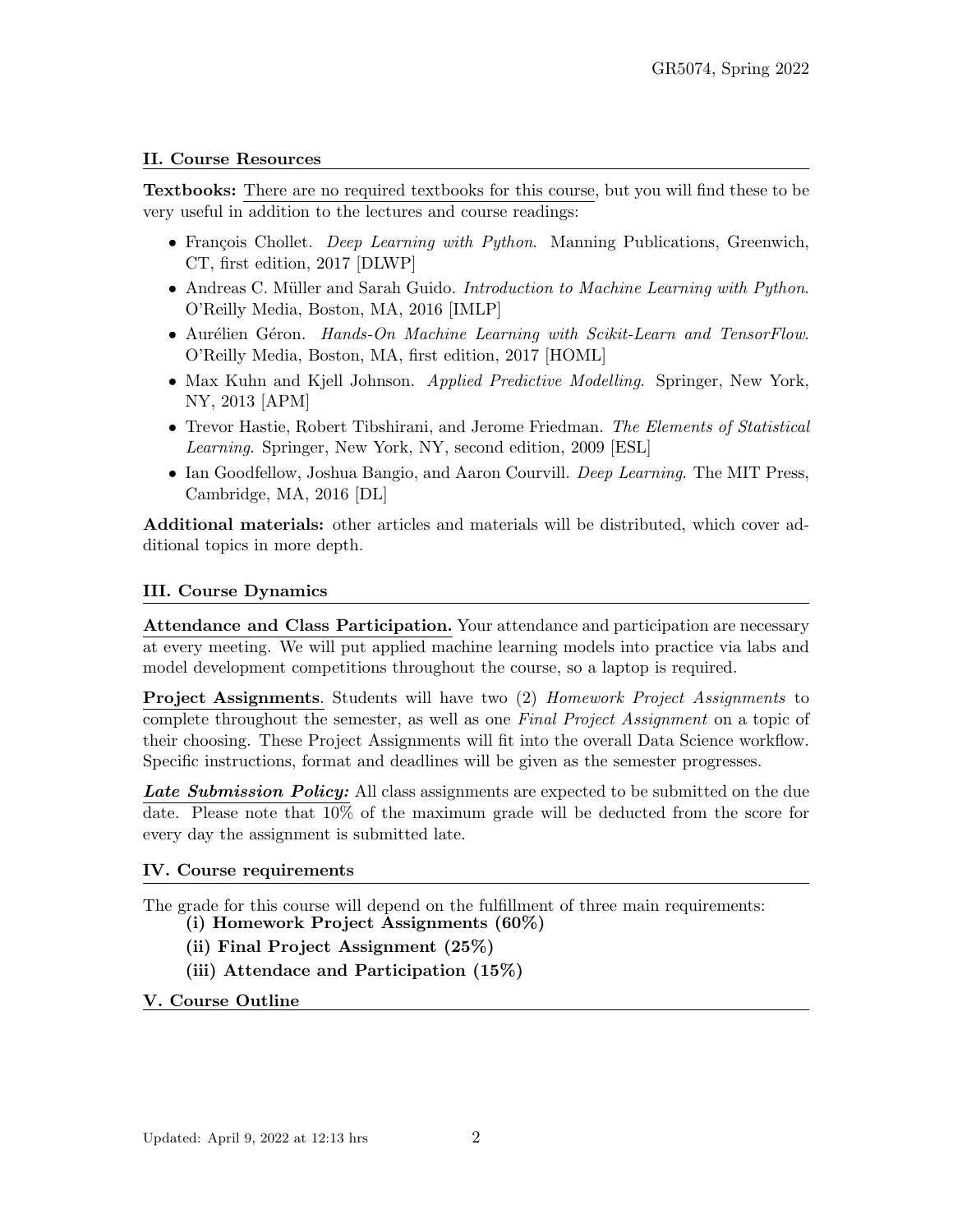| Class            | <b>Topic</b>                                                                                                                                                                                                                                     | Readings/Notes                                                        |
|------------------|--------------------------------------------------------------------------------------------------------------------------------------------------------------------------------------------------------------------------------------------------|-----------------------------------------------------------------------|
| 1                | Intro to course                                                                                                                                                                                                                                  |                                                                       |
| $\overline{2}$   | Python, Github workflow setup, Colab, review of su-<br>pervised learning / review tabular data preprocessing<br>/ Practice on multiple datasets                                                                                                  | IMLP Ch 1, Intro to<br>column<br>transformer,<br>DLWP Ch. 1           |
| $\boldsymbol{3}$ | Project #1 - Tabular Data Mini-hackathon<br>Work together as a team to build models individually<br>and improve them collectively. Compare modelling<br>approaches. Choose best model and launch it into a<br>live REST API and web-application. |                                                                       |
| $\overline{4}$   | Neural Networks; Convolutional neural networks for<br>image classification (Assignment $#1$ Due)                                                                                                                                                 | IMLP p104-109, DL Ch<br>6, Ch 7.8; DL Ch 7.12,<br>Ch 9, keras docs    |
| $\overline{5}$   | Advanced Architectures; Transfer Learning; Wran-<br>gling image data                                                                                                                                                                             | DLWP Ch. 5, DL Ch 9,<br>HOML, Ch 13                                   |
| $\,6\,$          | Project $#2$ – Image Data Mini-hackathon<br>Work together as a team to build models individually<br>and improve them collectively. Compare modelling<br>approaches. Choose best model and launch it into a<br>live REST API and web-application. |                                                                       |
| $\overline{7}$   | Object detection in image data, YOLO and other ar-<br>chitectures (Assignment $#2$ Due)                                                                                                                                                          | Yali Amit and Pedro<br>Felzenszwalb,<br>Object<br>Detection           |
| $8\,$            | Intro to Recurrent Neural Networks (Sequence/Time-<br>series data)                                                                                                                                                                               | HOLM, Ch 14, DLWP<br>Ch. 6 Intro, 6.2-3                               |
| $9\,$            | RNN (i.e. LSTM) data exploration and Model Dev<br>Examples                                                                                                                                                                                       |                                                                       |
| $10\,$           | Text/NLP data preprocessing and model generation                                                                                                                                                                                                 | IMLP p323-336                                                         |
| 11               | LSTM (Recurrent Neural Nets) for text classification                                                                                                                                                                                             | DLWP Ch. 6.1, 6.4-6.5                                                 |
| $12\,$           | Project $#3$ – Text Data Mini-hackathon<br>Work together as a team to build models individually<br>and improve them collectively. Compare modelling<br>approaches. Choose best model and launch it into a<br>live REST API and web-application.  | HOLM, Ch 14                                                           |
| 13               | Intro to Adversarial neural networks (Assignment $#3$<br>Due)                                                                                                                                                                                    | DLWP Ch.<br>$8.5$ , Good-<br>fellow et al. Gen. Ad-<br>versarial Nets |